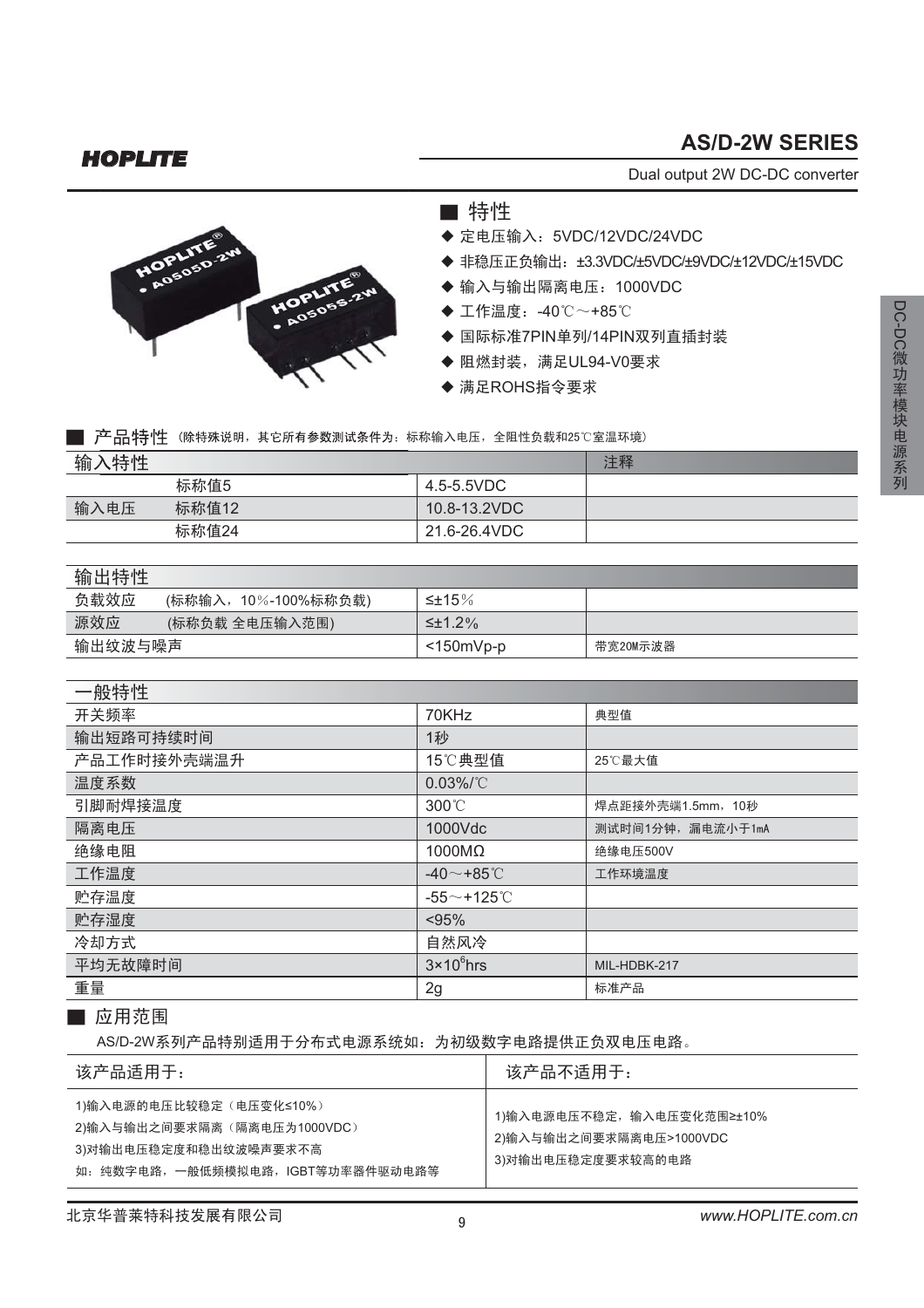## *HOPLITE*

### **AS/D-2W SERIES**

Dual output 2W DC-DC converter

| 产品型号表      |            |      |             |       |        |        |     |
|------------|------------|------|-------------|-------|--------|--------|-----|
| 封装         | 型묵         | 输入电压 | 输入电压范围      | 输出电压  | 输出电流   |        |     |
|            |            |      |             |       | 最大值    | 最小值    | 效率  |
|            | A0503S-2W  | 5V   | 4.5V-5.5V   | ±3.3V | ±300mA | ±30mA  | 73% |
|            | A0505S-2W  |      |             | ±5V   | ±200mA | ±20mA  | 78% |
|            | A0509S-2W  |      |             | ±9V   | ±111mA | ±11mA  | 78% |
|            | A0512S-2W  |      |             | ±12V  | ±83mA  | ±8.3mA | 79% |
|            | A0515S-2W  |      |             | ±15V  | ±67mA  | ±6.7mA | 80% |
|            | A1203S-2W  |      | 10.8V-13.2V | ±3.3V | ±300mA | ±30mA  | 75% |
|            | A1205S-2W  |      |             | ±5V   | ±200mA | ±20mA  | 78% |
| <b>SIP</b> | A1209S-2W  | 12V  |             | ±9V   | ±111mA | ±11mA  | 79% |
|            | A1212S-2W  |      |             | ±12V  | ±83mA  | ±8.3mA | 80% |
|            | A1215S-2W  |      |             | ±15V  | ±67mA  | ±6.7mA | 82% |
|            | A2403S-2W  |      | 21.6V-26.4V | ±3.3V | ±300mA | ±30mA  | 75% |
|            | A2405S-2W  | 24V  |             | ±5V   | ±200mA | ±20mA  | 80% |
|            | A2409S-2W  |      |             | ±9V   | ±111mA | ±11mA  | 80% |
|            | A2412S-2W  |      |             | ±12V  | ±83mA  | ±8.3mA | 81% |
|            | A2415S-2W  |      |             | ±15V  | ±67mA  | ±6.7mA | 82% |
|            | A0503D-2W  | 5V   | 4.5V-5.5V   | ±3.3V | ±300mA | ±30mA  | 73% |
|            | A0505D-2W  |      |             | ±5V   | ±200mA | ±20mA  | 78% |
|            | A0509D-2W  |      |             | ±9V   | ±111mA | ±11mA  | 78% |
|            | A05 12D-2W |      |             | ±12V  | ±83mA  | ±8.3mA | 79% |
|            | A0515D-2W  |      |             | ±15V  | ±67mA  | ±6.7mA | 80% |
|            | A1203D-2W  | 12V  | 10.8V-13.2V | ±3.3V | ±300mA | ±30mA  | 75% |
|            | A1205D-2W  |      |             | ±5V   | ±200mA | ±20mA  | 78% |
| <b>DIP</b> | A1209D-2W  |      |             | ±9V   | ±111mA | ±11mA  | 79% |
|            | A1212D-2W  |      |             | ±12V  | ±83mA  | ±8.3mA | 80% |
|            | A1215D-2W  |      |             | ±15V  | ±67mA  | ±6.7mA | 82% |
|            | A2403D-2W  | 24V  | 21.6V-26.4V | ±3.3V | ±300mA | ±30mA  | 75% |
|            | A2405D-2W  |      |             | ±5V   | ±200mA | ±20mA  | 80% |
|            | A2409D-2W  |      |             | ±9V   | ±111mA | ±11mA  | 80% |
|            | A2412D-2W  |      |             | ±12V  | ±83mA  | ±8.3mA | 81% |
|            | A2415D-2W  |      |             | ±15V  | ±67mA  | ±6.7mA | 82% |

注: 由于版幅有限, 只列出常规产品, 欲咨询定制产品, 请致电公司销售人员。